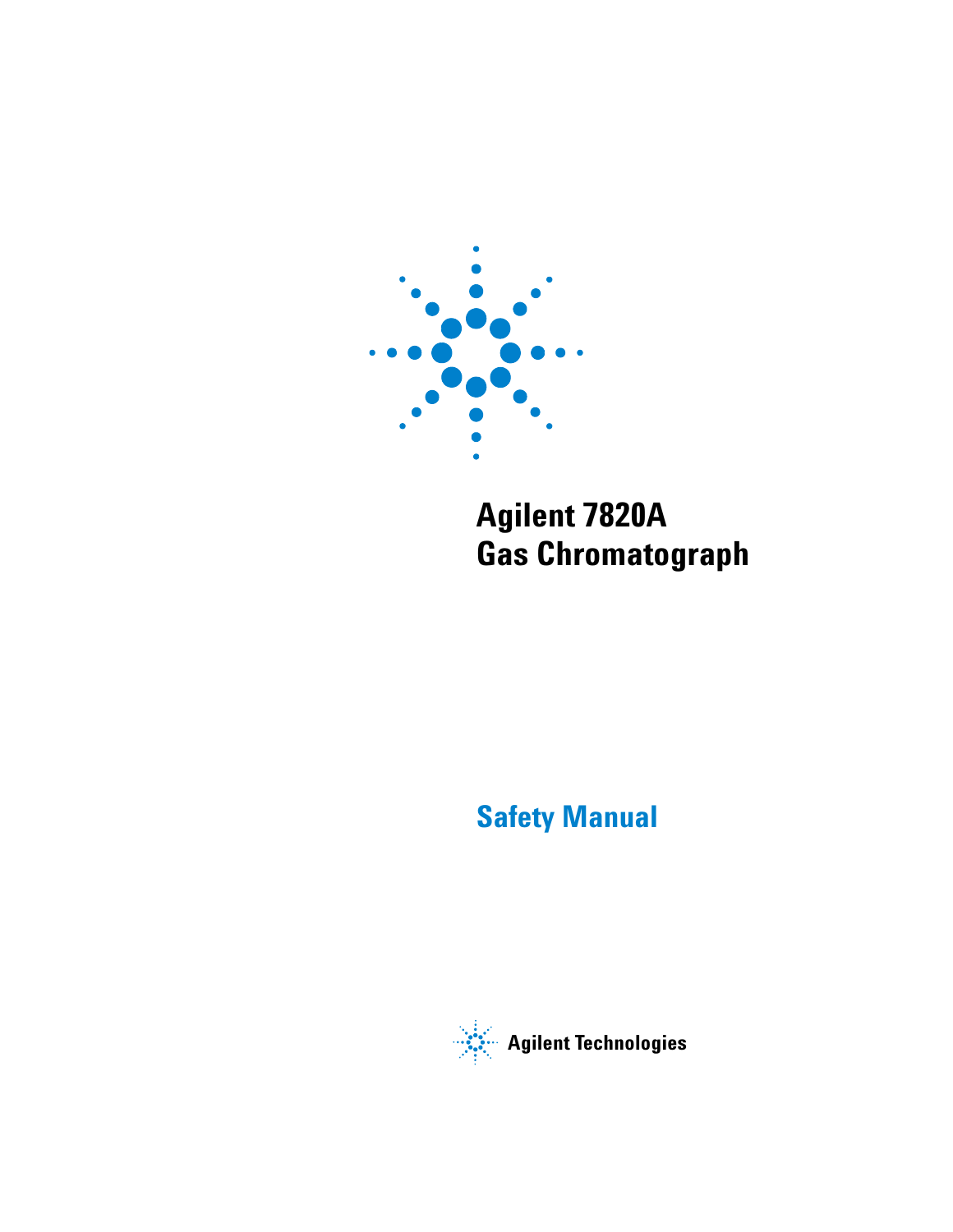## **Notices**

© Agilent Technologies, Inc. 2009–2015

No part of this manual may be reproduced in any form or by any means (including electronic storage and retrieval or translation into a foreign language) without prior agreement and written consent from Agilent Technologies, Inc. as governed by United States and international copyright laws.

### **Manual Part Number**

G4350-90010

### **Edition**

Fifth edition, August 2016 Fourth edition, June 2015 Third edition, June 2011 Second edition, June 2009 First edition, March 2009

Printed in USA and China

Agilent Technologies, Inc. 412 Ying Lun Road Waigoaqiao Freed Trade Zone Shanghai 200131 P.R.China

安捷伦科技 (上海)有限公司 上海市浦东新区外高桥保税区 英伦路 412 号 联系电话: (800) 820 3278

### **Warranty**

**The material contained in this document is provided "as is," and is subject to being changed, without notice, in future editions. Further, to the maximum extent permitted by applicable law, Agilent disclaims all warranties, either express or implied, with regard to this manual and any information contained herein, including but not limited to the implied warranties of merchantability and fitness for a particular purpose. Agilent shall not be liable for errors or for incidental or consequential damages in connection with the furnishing, use, or performance of this document or of any information contained herein. Should Agilent and the user have a separate written agreement with warranty terms covering the material in this document that conflict with these terms, the warranty terms in the separate agreement shall control.**

## **Technology Licenses**

The hardware and/or software described in this document are furnished under a license and may be used or copied only in accordance with the terms of such license.

## **Restricted Rights**

If software is for use in the performance of a U.S. Government prime contract or subcontract, Software is delivered and licensed as "Commercial computer software" as defined in DFAR 252.227-7014 (June 1995), or as a "commercial item" as defined in FAR 2.101(a) or as "Restricted computer software" as defined in FAR 52.227-19 (June 1987) or any equivalent agency regulation or contract clause. Use, duplication or disclosure of Software is subject to Agilent Technologies' standard commercial license terms, and non-DOD Departments and Agencies of the U.S. Government will receive no greater than Restricted Rights as defined in FAR 52.227-19(c)(1-2) (June 1987). U.S. Government users will receive no greater than Limited Rights as defined in FAR 52.227-14 (June 1987) or DFAR 252.227-7015 (b)(2) (November 1995), as applicable in any technical data.

### **Safety Notices**

## **CAUTION**

A **CAUTION** notice denotes a hazard. It calls attention to an operating procedure, practice, or the like that, if not correctly performed or adhered to, could result in damage to the product or loss of important data. Do not proceed beyond a **CAUTION** notice until the indicated conditions are fully understood and met.

## **WARNING**

**A WARNING notice denotes a hazard. It calls attention to an operating procedure, practice, or the like that, if not correctly performed or adhered to, could result in personal injury or death. Do not proceed beyond a WARNING notice until the indicated conditions are fully understood and met.**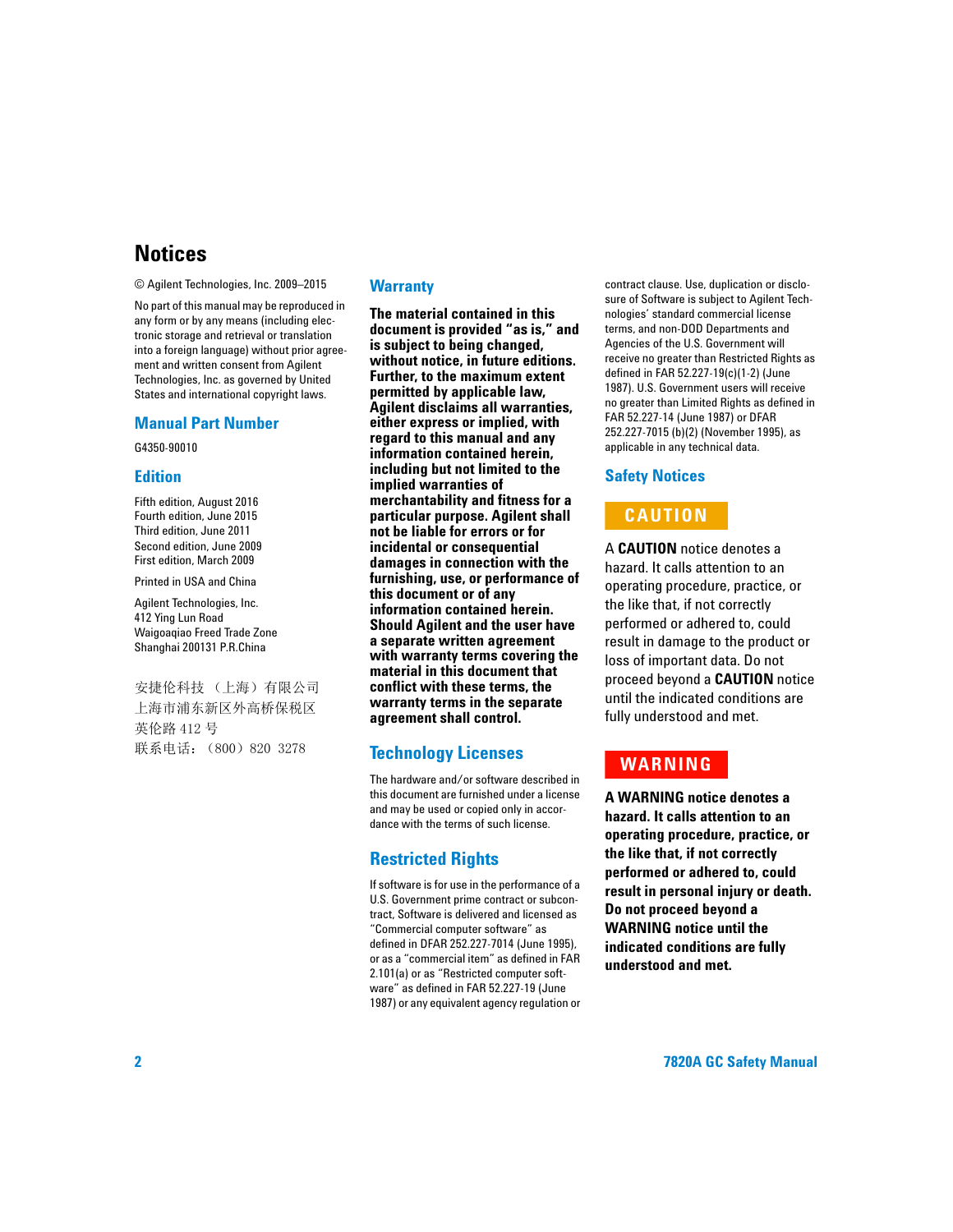

**Agilent 7820A Gas Chromatograph Safety Manual**

# **Introduction**

[Important Safety Warnings 4](#page-3-0) [Hydrogen Safety 7](#page-6-0) [Uncombusted Hazardous Gases 9](#page-8-0) [Micro-Electron Capture Detector \(µECD\) 10](#page-9-0) [Fuses and Batteries 12](#page-11-0) [Safety and Regulatory Certifications 13](#page-12-0) [Intended Use 17](#page-16-0) [Cleaning 17](#page-16-1) [Recycling the Product 17](#page-16-2)

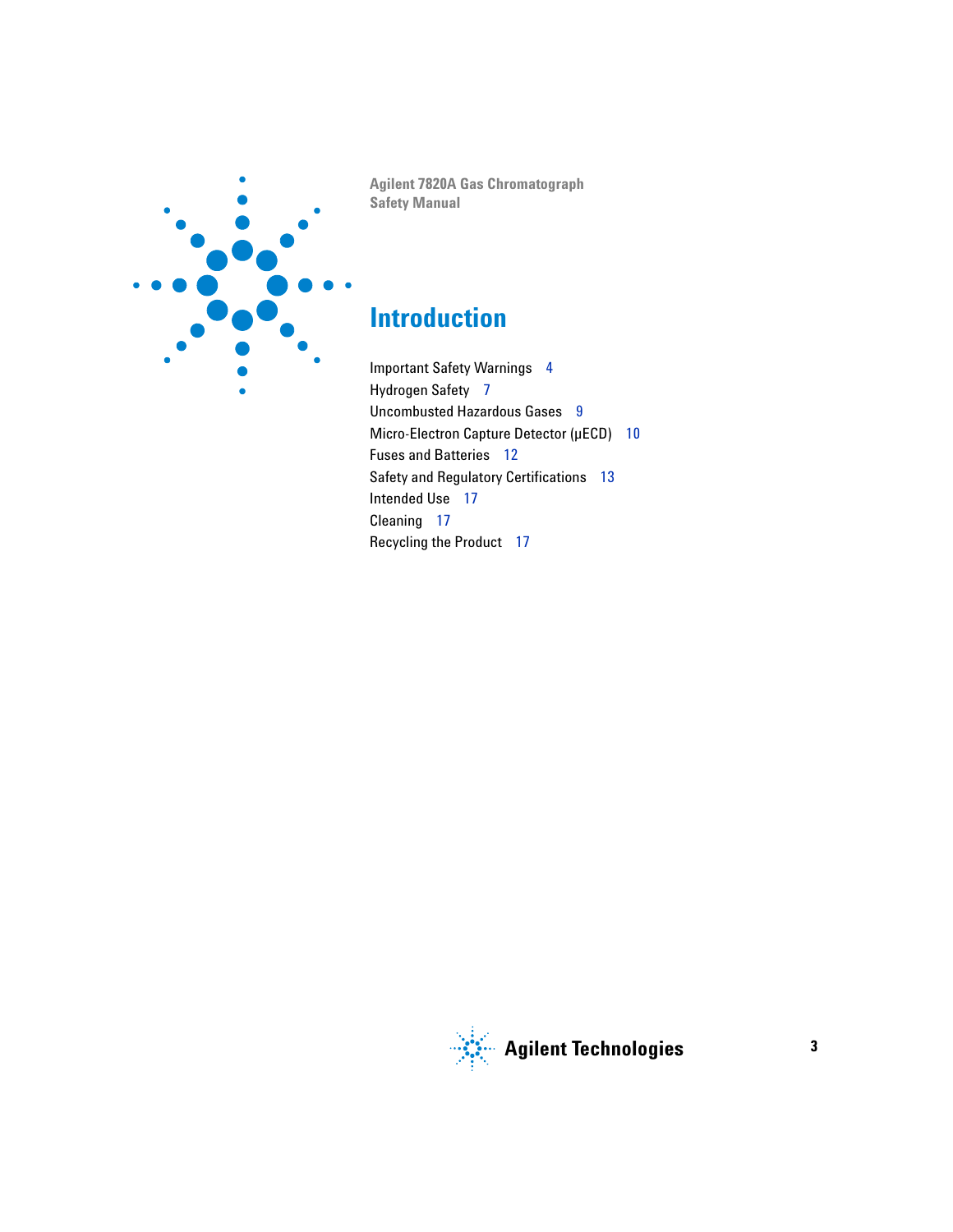## <span id="page-3-0"></span>**Important Safety Warnings**

Before moving on, there are several important safety notices that you should always keep in mind when using the Agilent 7820A GC.

**WARNING When handling/using chemicals for preparation or use within the GC, all applicable local and national laboratory safety practices must be followed. This would include, but is not limited to, correct use of Personal Protective Equipment (PPE), correct use of storage vials, and correct handling of chemicals, as defined in the laboratory's internal safety analysis and standard operating procedures. Failure to adhere to laboratory safety practices could lead to injury or death.**

## **Many internal parts of the GC carry dangerous voltages**

If the GC is connected to a power source, even if the power switch is off, potentially dangerous voltages exist on:

**•** The wiring between the GC power cord and the AC power supply, the AC power supply itself, and the wiring from the AC power supply to the power switch.

With the power switch on, potentially dangerous voltages also exist on:

- **•** All electronics boards in the instrument.
- **•** The internal wires and cables connected to these boards.
- **•** The wires for any heater (oven, detector, inlet, or valve box).

**WARNING** All these parts are shielded by covers. With the covers in place, it should be difficult **to accidentally make contact with dangerous voltages. Unless specifically instructed to, never remove a cover unless the detector, inlet, or oven are turned off.**

**WARNING If the power cord insulation is frayed or worn, the cord must be replaced. Contact your Agilent service representative.**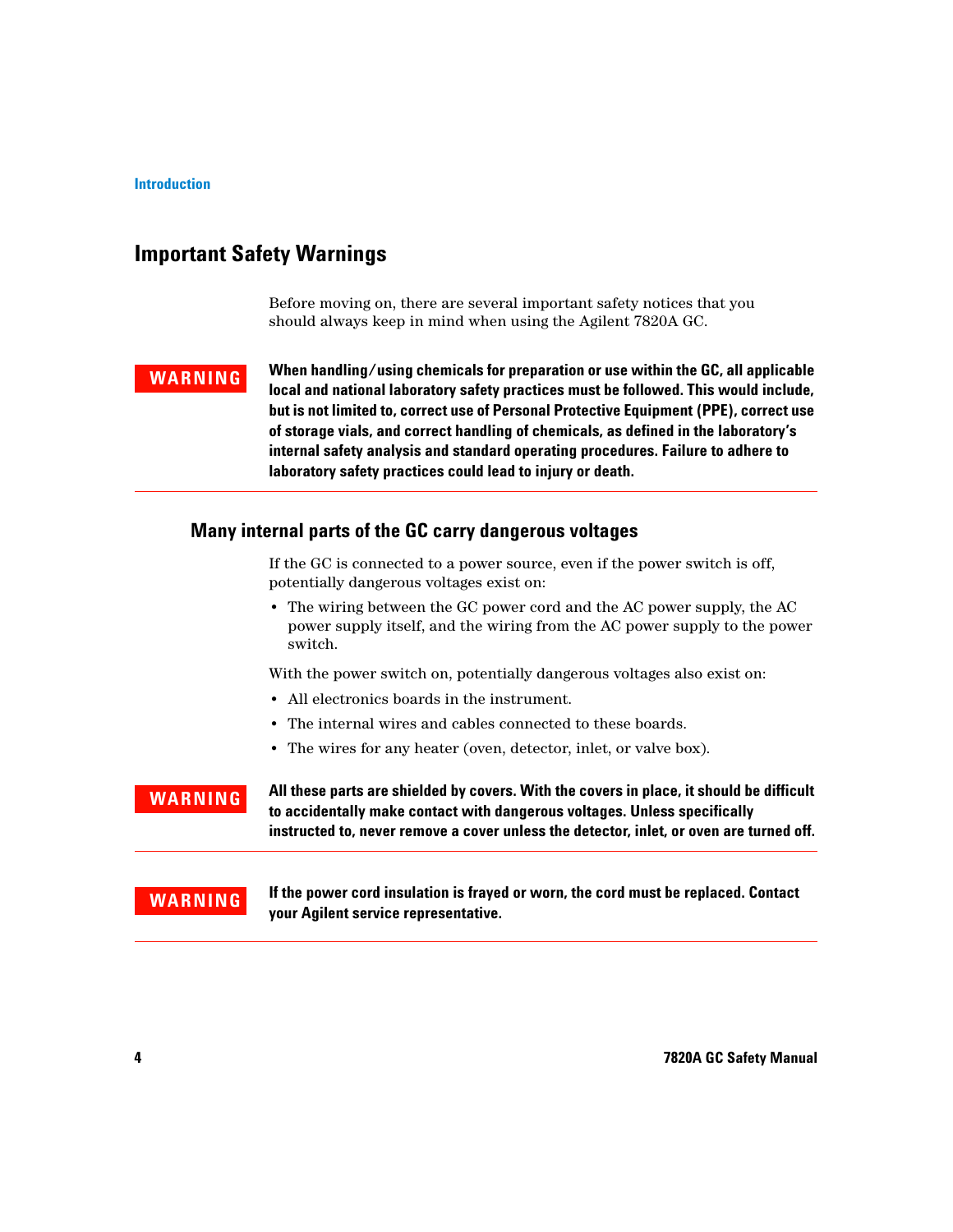### **Introduction**

### **Do not use an Uninterruptable Power Supply (UPS) with a GC**

If the area where the GC is located suddenly loses power, an unsafe condition can result if the GC remains powered on. Do not use the GC with a UPS.

### **Electrostatic discharge is a threat to GC electronics**

The printed circuit (PC) boards in the GC can be damaged by electrostatic discharge. Do not touch any of the boards unless it is absolutely necessary. If you must handle them, wear a grounded wrist strap and take other antistatic precautions. Wear a grounded wrist strap any time you must remove the GC right side cover.

## **Many parts are dangerously hot**

Many parts of the GC operate at temperatures high enough to cause serious burns. These parts include but are not limited to:

- **•** The inlets
- **•** The oven and its contents
- **•** The detectors
- **•** The column nuts attaching the column to an inlet or detector
- **•** The valve box

You should always cool these areas of the GC to room temperature before working on them. They will cool faster if you first set the temperature of the heated zone to room temperature. Turn the zone off after it has reached the setpoint. If you must perform maintenance on hot parts, use a wrench and wear thermally protective gloves. Whenever possible, cool the part of the instrument that you will be maintaining before you begin working on it.

**WARNING Be careful when working behind the instrument. During cool-down cycles, the GC emits hot exhaust which can cause burns.**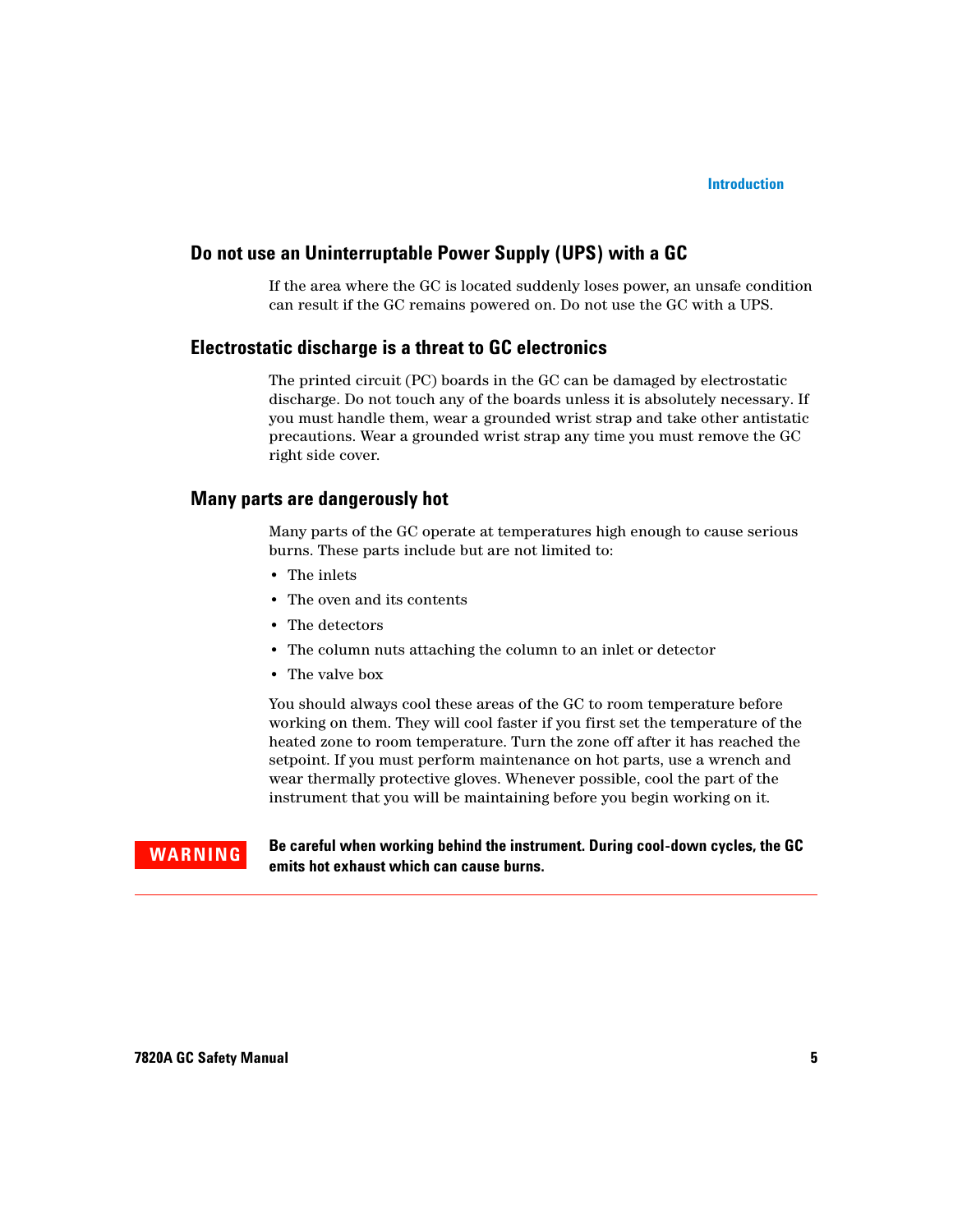**WARNING The insulation around the inlets, detectors, valve box, and the insulation cups is made of refractory ceramic fibers. To avoid inhaling fiber particles, we recommend the following safety procedures: ventilate your work area; wear long sleeves, gloves, safety glasses, and a disposable dust/mist respirator; dispose of insulation in a sealed plastic bag; wash your hands with mild soap and cold water after handling the insulation.**

## **Oven thermal leaks**

**WARNING Objects passing through the oven door seal can cause thermal leaks which create hazardous hot spots which cause burns and melt equipment.**

> Do not allow wiring or temperature probes to pass through the oven door jam. Agilent recommends using one of the access holes.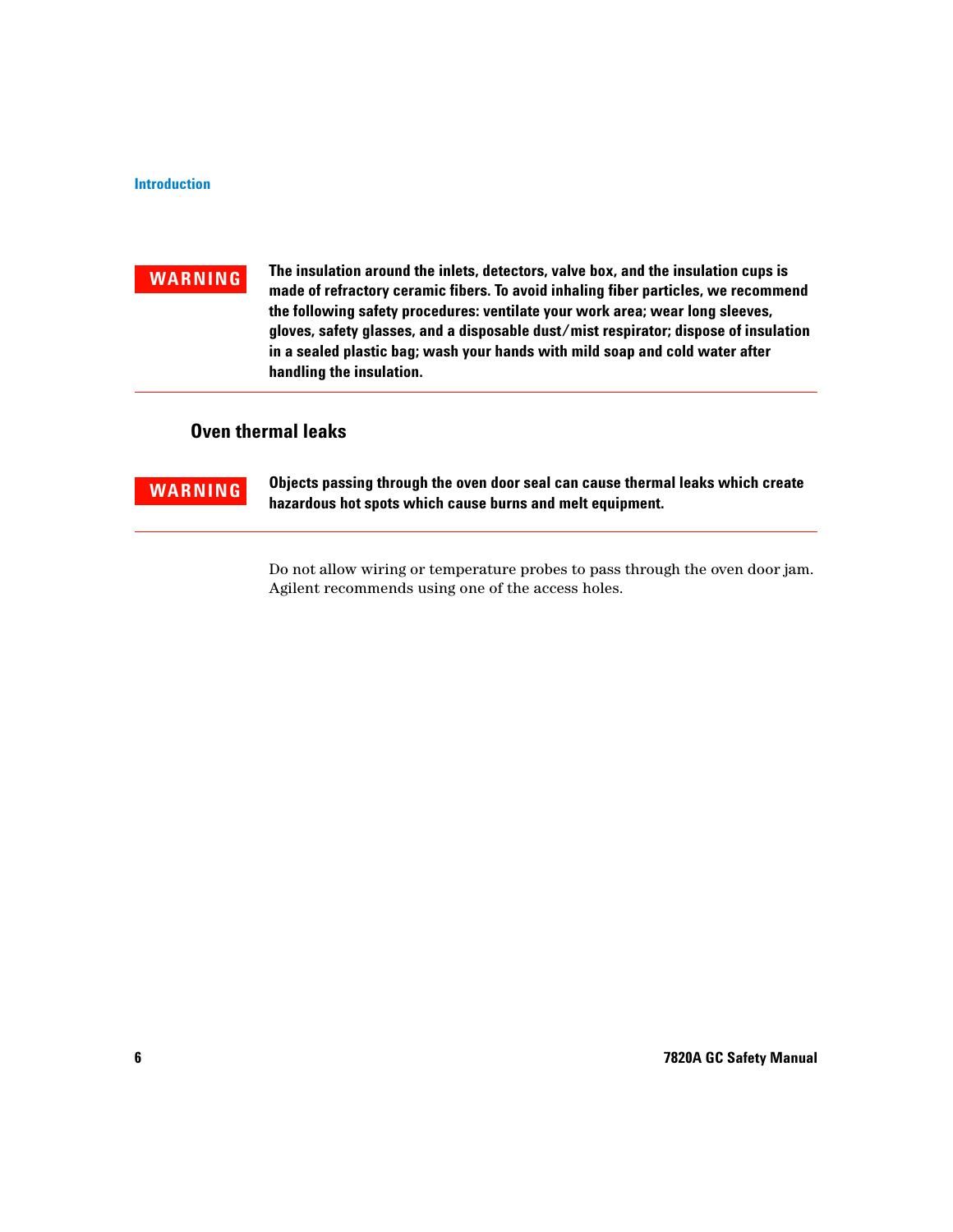## <span id="page-6-0"></span>**Hydrogen Safety**

Hydrogen gas may be used as carrier gas, and/or as fuel for the FID and NPD. When mixed with air, hydrogen can form explosive mixtures.

**WARNING** When using hydrogen (H<sub>2</sub>) as the carrier gas or fuel gas, be aware that hydrogen **gas can flow into the GC oven and create an explosion hazard. Therefore, be sure that the supply is turned off until all connections are made and ensure that the inlet and detector column fittings are either connected to a column or capped at all times when hydrogen gas is supplied to the instrument.**

> **Hydrogen is flammable. Leaks, when confined in an enclosed space, may create a fire or explosion hazard. In any application using hydrogen, leak test all connections, lines, and valves before operating the instrument. Always turn off the hydrogen supply at its source before working on the instrument.**

Hydrogen is a commonly used GC carrier gas. Hydrogen is potentially explosive and has other dangerous characteristics.

- **•** Hydrogen is combustible over a wide range of concentrations. At atmospheric pressure, hydrogen is combustible at concentrations from 4% to 74.2% by volume.
- **•** Hydrogen has the highest burning velocity of any gas.
- **•** Hydrogen has a very low ignition energy.
- **•** Hydrogen that is allowed to expand rapidly from high pressure into the atmosphere can self-ignite due to an electrostatic spark.
- **•** Hydrogen burns with a nonluminous flame which can be invisible under bright light.

## **Hydrogen shutdown**

Hydrogen gas may be used as a carrier or as fuel for some detectors. When mixed with air, hydrogen can form explosive mixtures.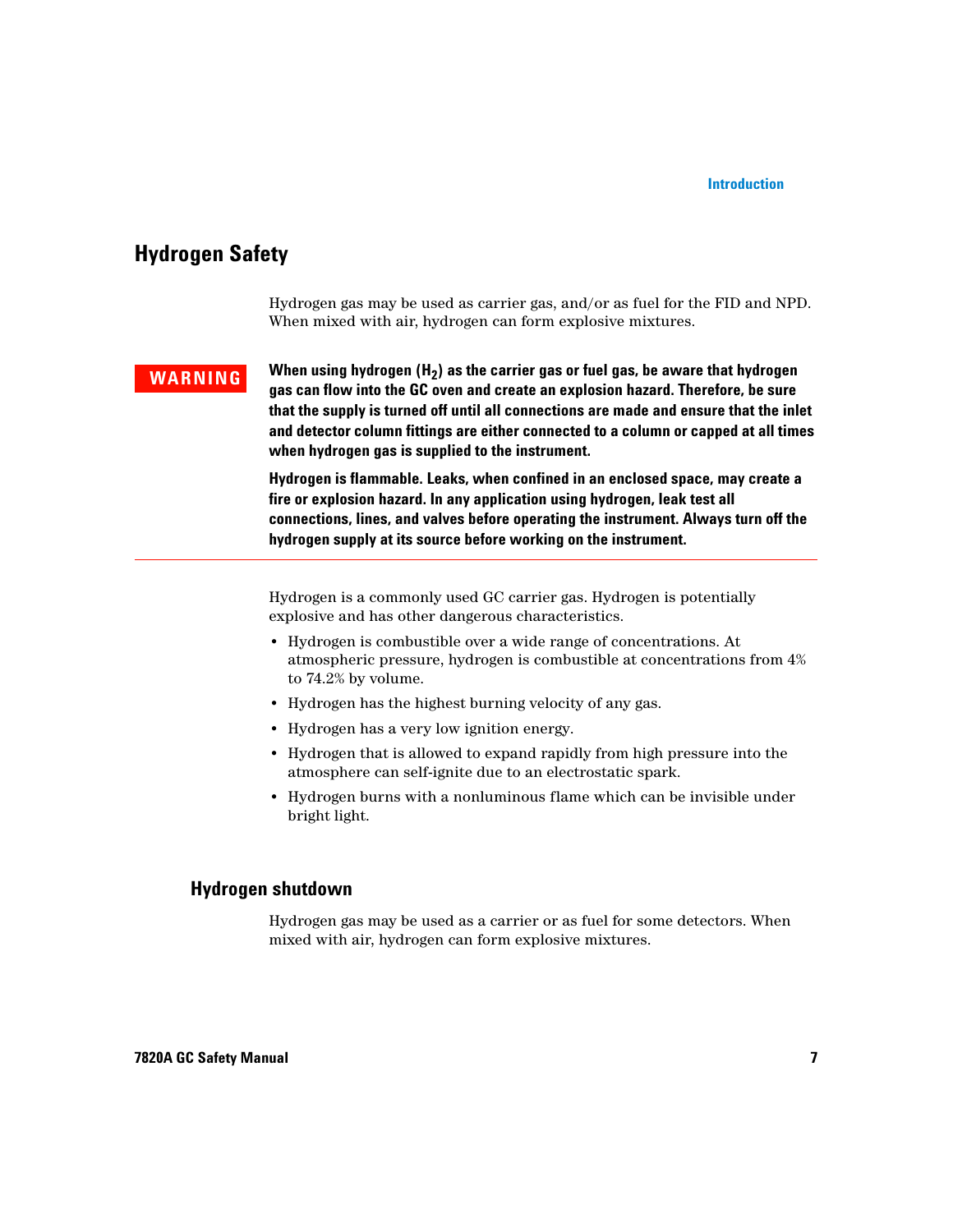The GC monitors inlet and auxiliary gas streams. If a stream shuts down because it is unable to reach its flow or pressure setpoint *and* if that stream is configured to use hydrogen, the GC assumes that a leak has occurred and declares a *hydrogen safety shutdown*. The effects are:

- **•** The offending channel and any associated channels (such as septum purge) are set off.
- **•** The split valves in the split/splitless inlets open.
- **•** The oven (heater and fan) turns off.
- **•** The small heated zones are turned off.
- **•** An alarm tone sounds.

To recover from this state, fix the cause of the shutdown (tank valve closed, serious leak, others). Turn the instrument off, then back on.

**WARNING The GC cannot always detect leaks in inlet and/or detector gas streams. For this reason, it is vital that column fittings should always be either connected to a column, or have a cap or plug installed. The H2 streams must be configured for hydrogen so that the GC is aware of hydrogen use.**

## **Measuring hydrogen gas flows**

**WARNING Do not measure hydrogen together with air or oxygen. This can create explosive mixtures that may be ignited by the automatic ignitor.**

> **To avoid this hazard: Turn the automatic ignitor off before you begin. Always measure gases separately.**

When measuring gas flows on a detector using hydrogen for the detector flame or carrier gas, measure the hydrogen flow separately. Never allow an air stream to enter when hydrogen is present in the flow meter.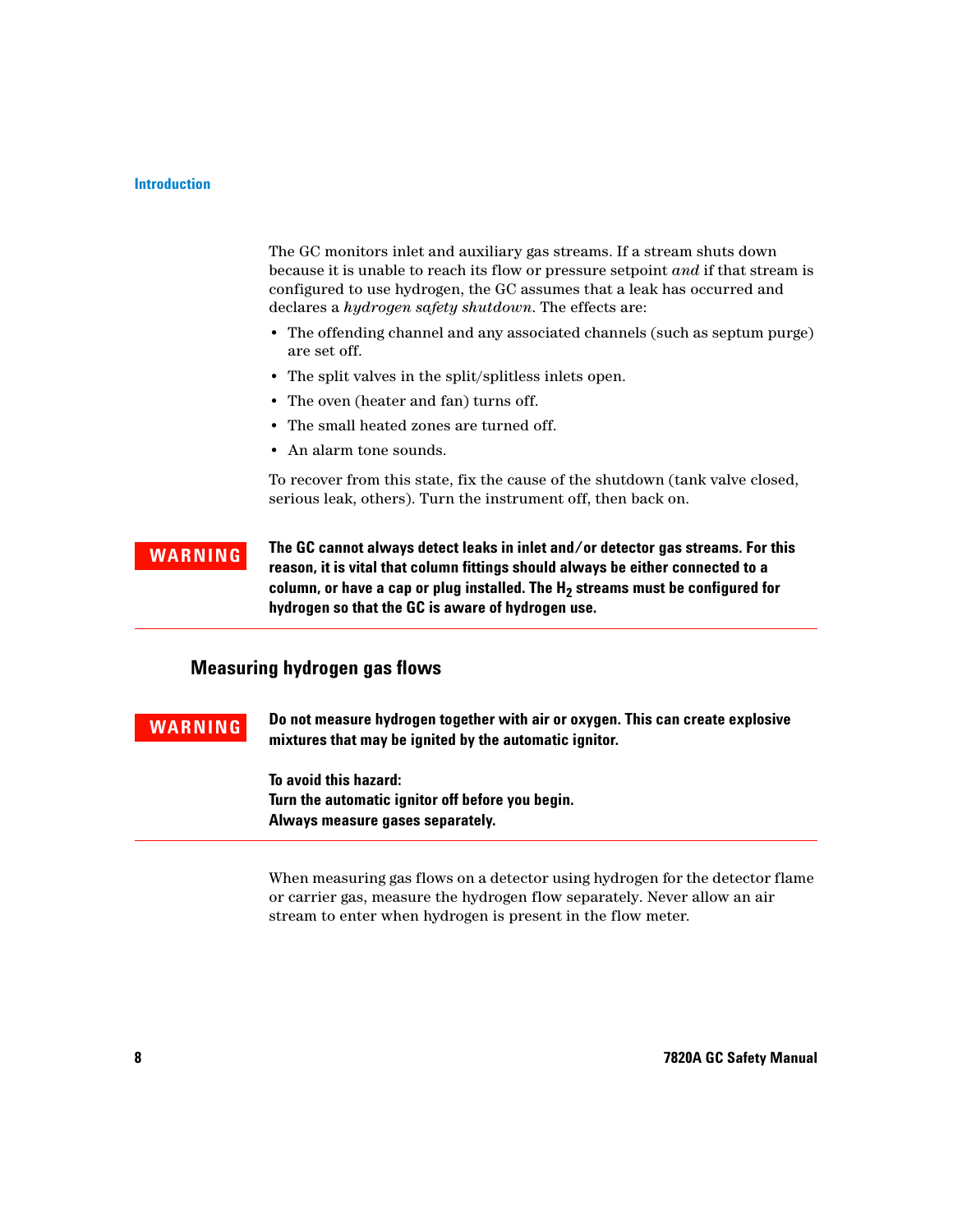## <span id="page-8-0"></span>**Uncombusted Hazardous Gases**

During normal operation of the GC with many detectors and inlets, some of the carrier gas and sample vents outside the instrument through the split vent, septum purge vent, and detector exhaust. If any sample components are toxic or noxious, or if hydrogen is used as the carrier gas, these exhausts must be vented to a fume hood. Place the GC in the hood or attach a large diameter venting tube to the outlet for proper ventilation.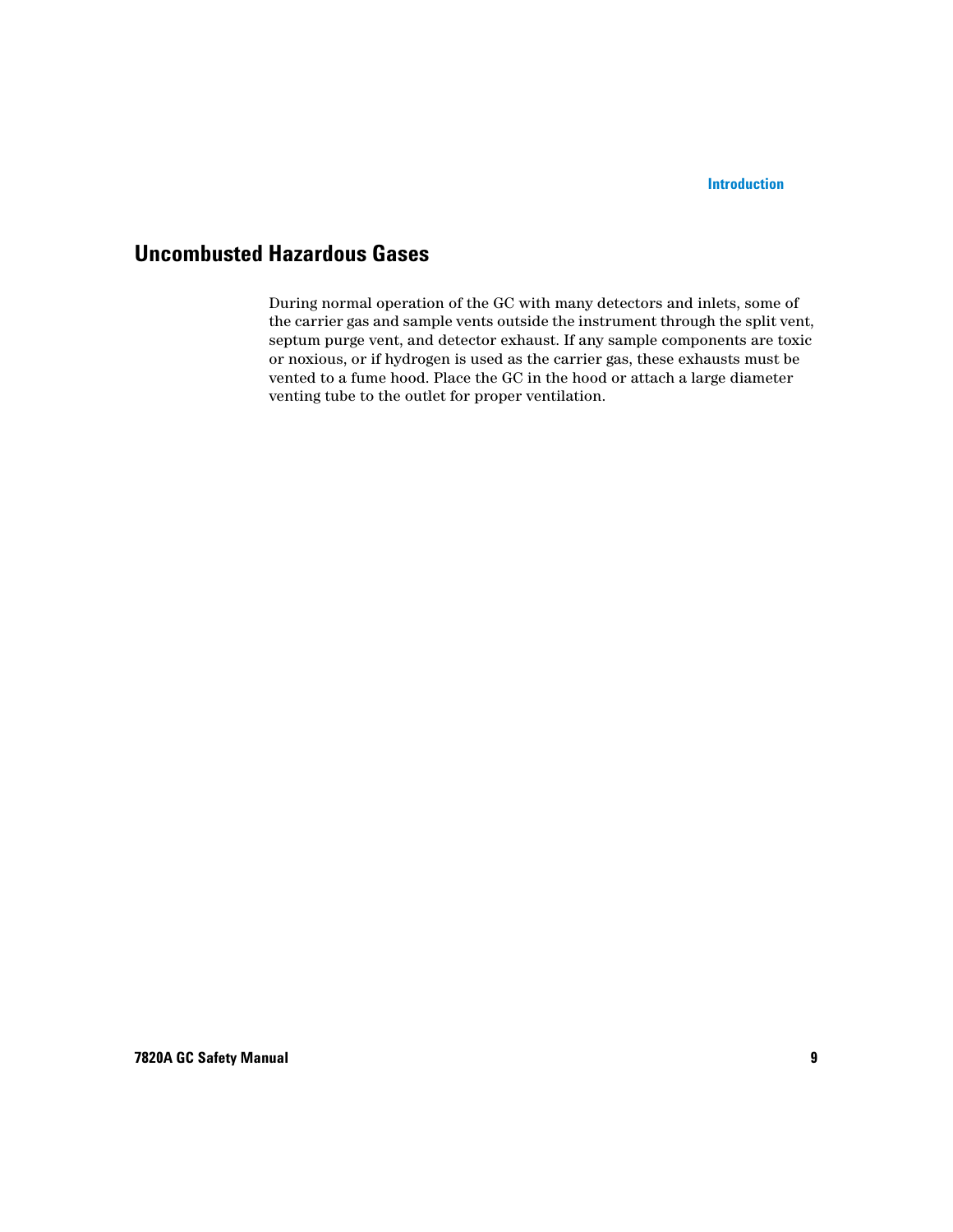## <span id="page-9-0"></span>**Micro-Electron Capture Detector (µECD)**

The μECD contains a cell plated with  $^{63}$ Ni, a radioactive isotope. The beta particles released at the energy level in the detector have little penetrating power—the surface layer of the skin or a few sheets of paper will stop most of them—but they may be hazardous if the isotope is ingested or inhaled. For this reason, handle the cell with care. Cap the detector inlet and outlet fittings when the detector is not in use. Never introduce corrosive chemicals into the detector. Vent detector exhaust outside the laboratory environment.

Refer to the safety documentation provided with the detector for important details about safety, maintenance, and compliance with local government regulation.

**WARNING** Materials that may react with the <sup>63</sup>Ni source, either to form volatile products or to **cause physical degradation of the plated film, must be avoided. These materials include oxidizing compounds, acids, wet halogens, wet nitric acid, ammonium hydroxide, hydrogen sulfide, PCPs, and carbon monoxide. This list is not exhaustive but indicates the kinds of compounds that may cause damage to 63Ni detectors.**

**WARNING** In the extremely unlikely event that the oven or the detector-heated zone should go<br> **into thermal runaway (maximum, uncontrolled heating in excess of 400 °C) and the detector remains exposed to this condition for more than 12 hours, take the following steps:**

- **1 After turning off the main power and allowing the instrument to cool to room temperature, cap the detector inlet and exhaust vent openings. Wear disposable plastic gloves and observe normal laboratory safety precautions.**
- **2 Contact your local Agilent Technologies sales office or distributor for ECD disposal instructions**
- **3 Include a letter stating the condition of abuse.**

**It is unlikely, even in this very unusual situation, that radioactive material will escape the cell. However, permanent damage to the 63Ni plating within the cell is possible; therefore, the cell must be returned for exchange.**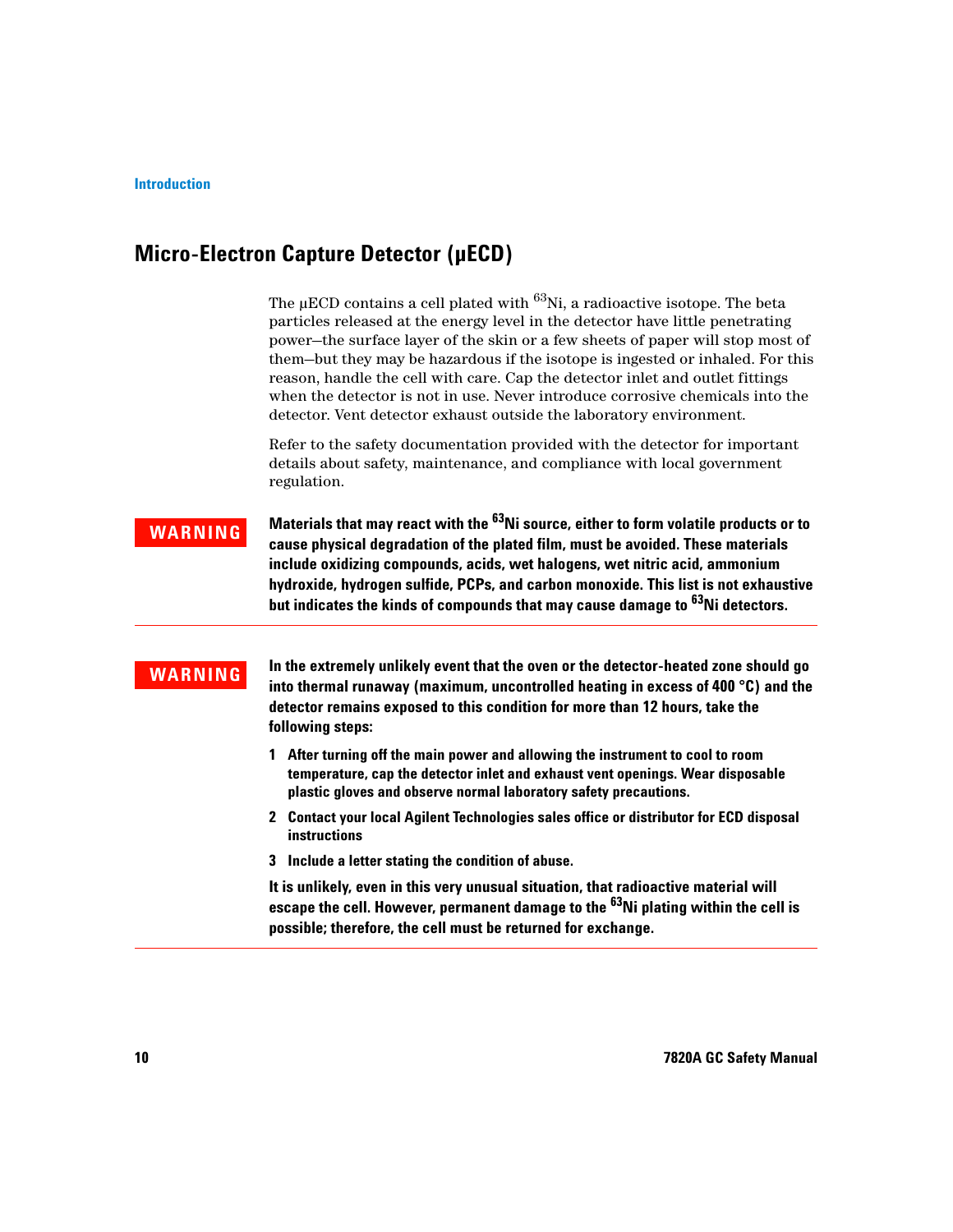**WARNING Do not use solvents to clean the µECD.**

**WARNING** You may not open the µECD cell unless authorized to do so by your local nuclear<br>
The source of the source of the source of the source of the source of the source of the source of the source o **regulatory agency. Do not disturb the four socket-head bolts. These hold the cell halves together. United States customers removing or disturbing them is a violation of the terms of the exemption and could create a safety hazard.**

When handling μECDs:

- **•** Never eat, drink, or smoke.
- **•** Always wear safety glasses when working with or near open μECDs.
- **•** Wear protective clothing such as laboratory jackets, safety glasses, and gloves, and follow good laboratory practices. Wash hands thoroughly with a mild nonabrasive cleaner after handling μECDs.
- **•** Cap the inlet and outlet fittings when the μECD is not in use.
- **•** Connect the μECD exhaust vent to a fume hood or vent it to the outside. See the latest revision of 10 CFR Part 20 (including Appendix B), or the applicable state regulation. For other countries, consult with the appropriate agency for equivalent requirements.

Agilent Technologies recommends a vent line internal diameter of 6 mm (1/4-inch) or greater. With a line of this diameter, the length is not critical.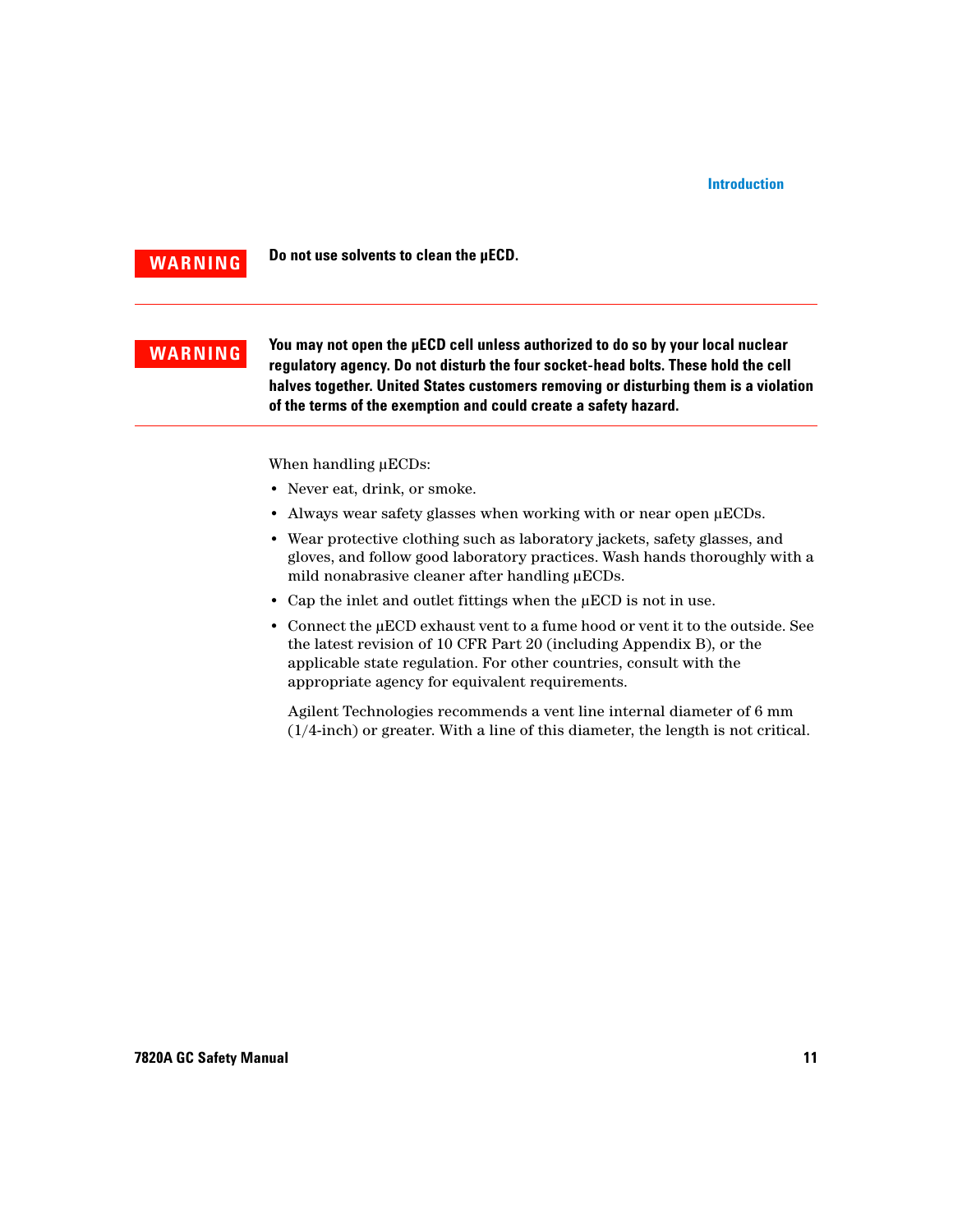## <span id="page-11-0"></span>**Fuses and Batteries**

The GC requires fuses and batteries for proper operation. These must only be accessed by Agilent trained service personnel.

| <b>Fuse designation</b>         | Line voltage | <b>Fuse rating and type</b>                                     |
|---------------------------------|--------------|-----------------------------------------------------------------|
| 100/120 V GC                    |              |                                                                 |
| F1, F2                          | All          | 8 A, 250 VAC, IEC 127 type f (non-time delay),<br>glass body    |
| F <sub>3</sub> . F <sub>4</sub> | All          | 20 A, 250 VAC, IEC 127 type f (non-time<br>delay), ceramic body |
| 200/220/230/240 V GC            |              |                                                                 |
| F1, F2                          | All          | 6 A, 250 VAC, IEC 127 type f (non-time delay),<br>glass body    |
| F3, F4                          | All          | 20 A, 250 VAC, IEC 127 type f (non-time<br>delay), ceramic body |

**Table 1** AC board fuses

## **Table 2** Logic board battery

| <b>Battery designation</b> | <b>Battery rating and type</b>                                           |
|----------------------------|--------------------------------------------------------------------------|
| BT1                        | 3-volt lithium-poly carbon battery, .048A-HR,<br>Panasonic model BR 1225 |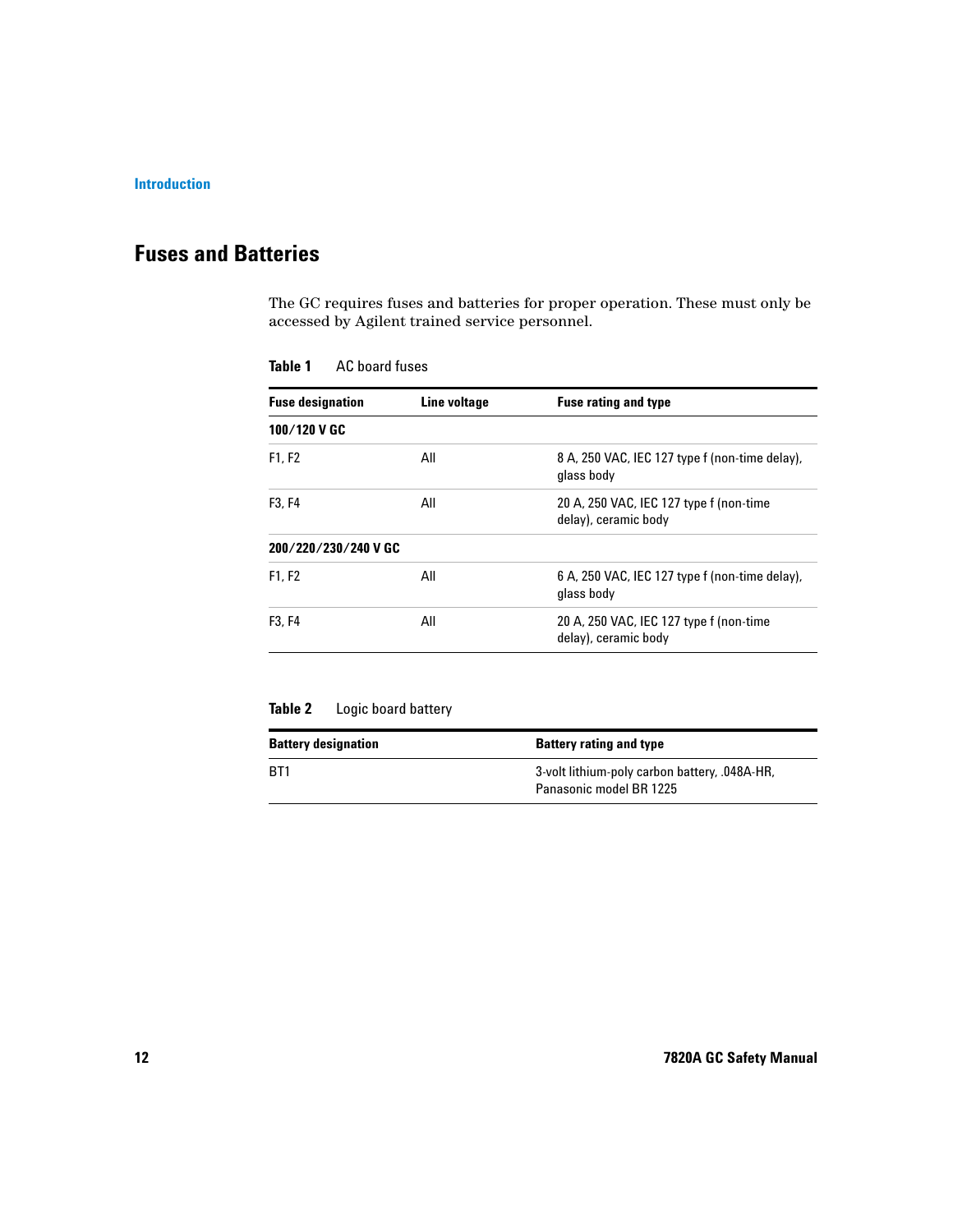## <span id="page-12-0"></span>**Safety and Regulatory Certifications**

The Agilent 7820A GC conforms to the following safety standards:

- **•** Canadian Standards Association (CSA): C22.2 No. 61010-1
- **•** CSA/Nationally Recognized Test Laboratory (NRTL): ANSI/UL 61010-1
- **•** International Electrotechnical Commission (IEC): 61010–1, 60101-2-010, 60101-2-081
- **•** EuroNorm (EN): 61010–1

The Agilent 7820A GC conforms to the following regulations on Electromagnetic Compatibility (EMC) and Radio Frequency Interference (RFI):

- **•** CISPR 11/EN 55011: Group 1, Class A
- **•** IEC/EN 61326
- AUS/NZ N10149 **C**

The 7820A GC complies with the following company standard:

**•** Q/YXFG27

This ISM device complies with Canadian ICES-001. Cet appareil ISM est conforme a la norme NMB—001 du Canada.

# $|C \in \mathcal{C}|$

The Agilent 7820A GC is designed and manufactured under a quality system registered to ISO 9001. Declaration of Conformity available.



Instructions for Disposal of Waste Equipment by Users in the European Union. This symbol on the product or its packaging indicates that this product must not be disposed of with other waste. Instead, it is your responsibility to dispose of your waste equipment by handing it over to a designated collection point for the recycling of waste electrical and electronic equipment. The separate collection and recycling of your waste equipment at the time of disposal will help conserve natural resources and ensure that it is recycled in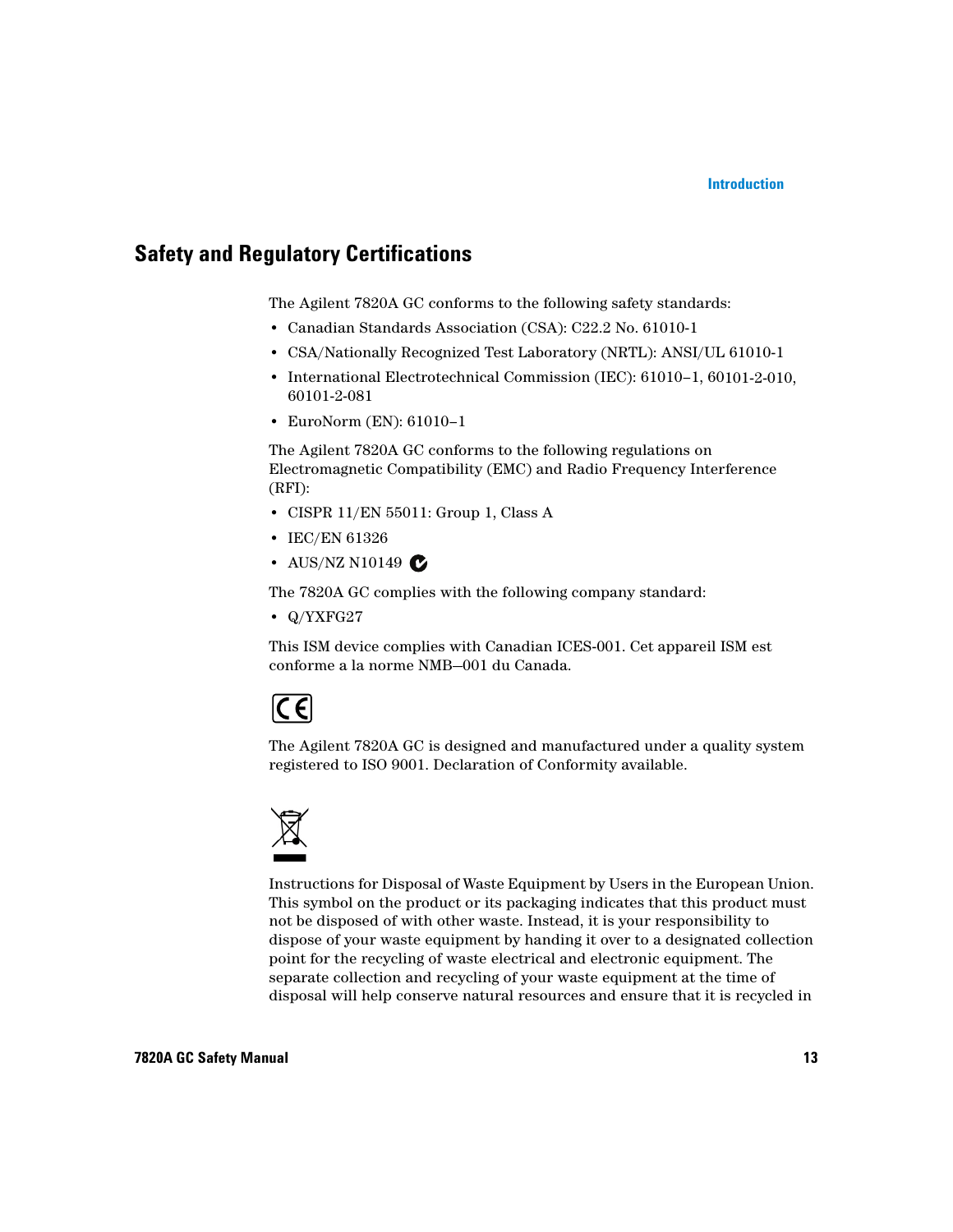a manner that protects human health and the environment. For more information about where you can drop off your waste equipment for recycling, please contact your local city recycling office or the dealer from whom you originally purchased the product.

## **South Korean Class A EMC Declaration**

This equipment is Class A suitable for professional use and is for use in electromagnetic environments outside of the home.

## A 급 기기 ( 업무용 방송통신기자재 )

이 기기는 업무용 (A 급 ) 전자파적합기기로서 판 매자 또는 사용 자는 이 점을 주의하시기 바라 며 , 가정외의 지역에서 사용하는 것 을 목적으 로 합니다 .

### **Information**

The Agilent Technologies 7820A Gas Chromatograph meets the following IEC (International Electro-technical Commission) classifications: Safety Class I, Transient Overvoltage Category II, Pollution Degree 2.

This unit has been designed and tested in accordance with recognized safety standards and is designed for use indoors in non-classified locations. If the instrument is used in a manner not specified by the manufacturer, the protection provided by the instrument may be impaired. Whenever the safety protection of the Agilent 7820A Gas Chromatograph has been compromised, disconnect the unit from all power sources and secure the unit against unintended operation.

Refer servicing to qualified service personnel. Substituting parts or performing any unauthorized modification to the instrument may result in a safety hazard.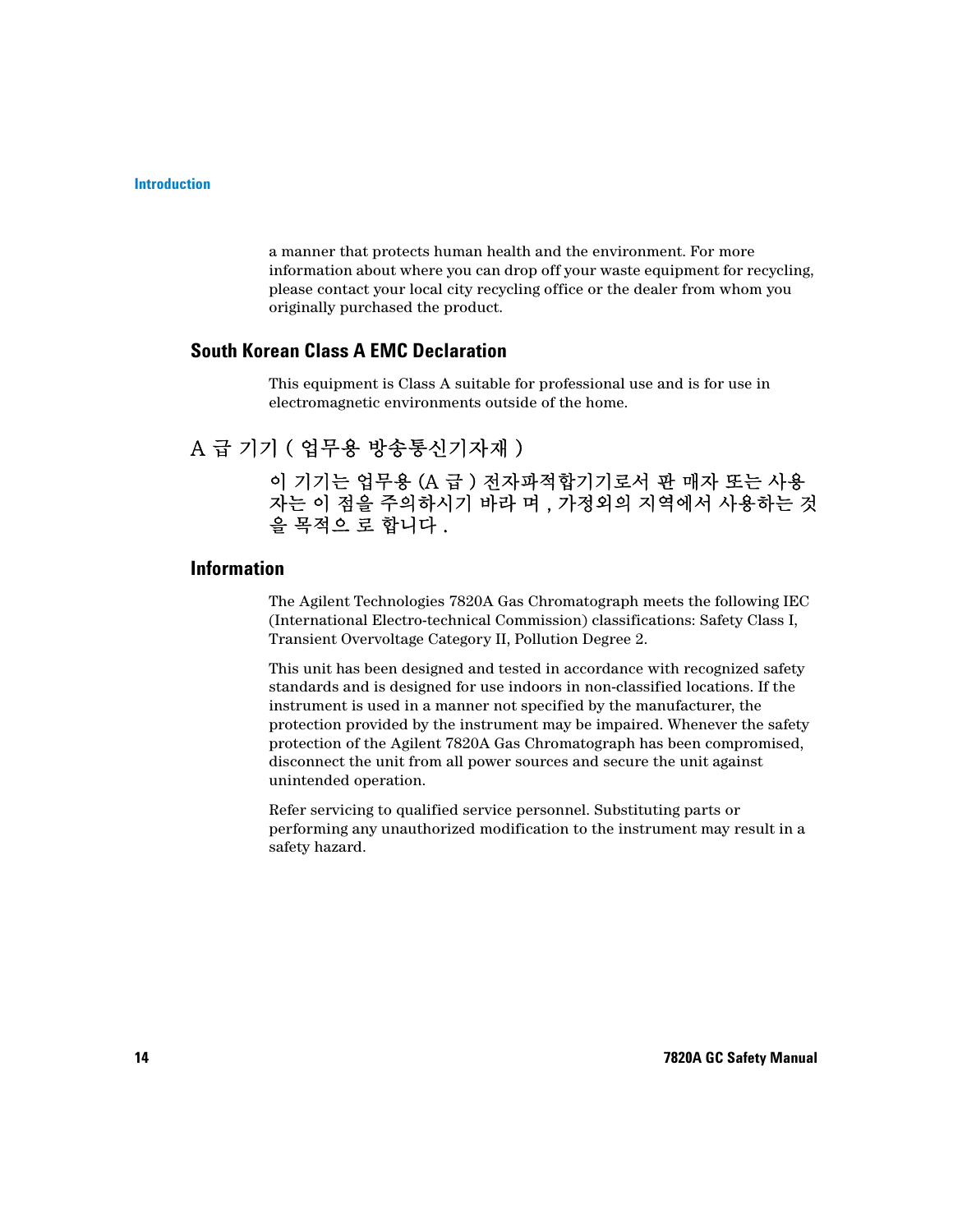## **Symbols**

Warnings in the manual or on the instrument must be observed during all phases of operation, service, and repair of this instrument. Failure to comply with these precautions violates safety standards of design and the intended use of the instrument. Agilent Technologies assumes no liability for the customer's failure to comply with these requirements.

> See accompanying instructions for more information.

Indicates a hot surface.

Indicates hazardous voltages.

Indicates earth (ground) terminal.

Indicates potential explosion hazard.

Indicates radioactivity hazard.

Indicates electrostatic discharge hazard.

Indicates a hazard. See the Agilent 7820A GC user documentation for the item labeled.

Indicates that you must not discard this electrical/electronic product in domestic household waste

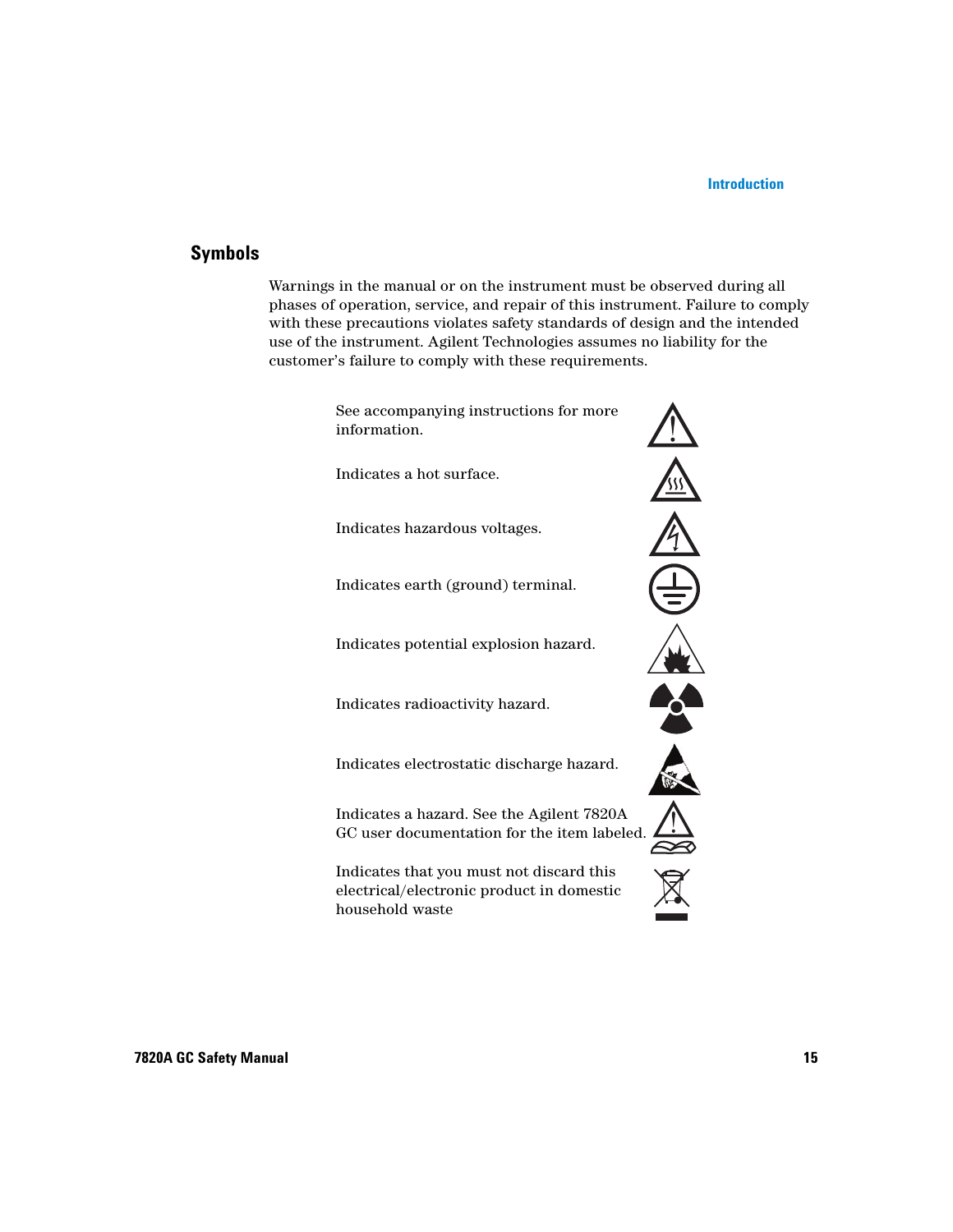## **Electromagnetic compatibility**

This device complies with the requirements of CISPR 11. Operation is subject to the following two conditions:

- **•** This device may not cause harmful interference.
- **•** This device must accept any interference received, including interference that may cause undesired operation.

If this equipment does cause harmful interference to radio or television reception, which can be determined by turning the equipment off and on, the user is encouraged to try one or more of the following measures:

- **1** Relocate the radio or antenna.
- **2** Move the device away from the radio or television.
- **3** Plug the device into a different electrical outlet, so that the device and the radio or television are on separate electrical circuits.
- **4** Make sure that all peripheral devices are also certified.
- **5** Make sure that appropriate cables are used to connect the device to peripheral equipment.
- **6** Consult your equipment dealer, Agilent Technologies, or an experienced technician for assistance.
- **7** Changes or modifications not expressly approved by Agilent Technologies could void the user's authority to operate the equipment.

## **Sound Emission Certification for Federal Republic of Germany**

### **Sound pressure**

Sound pressure Lp < 70 dB(A) according to DIN-EN 27779.

### **Schalldruckpegel**

Schalldruckpegel LP < 70 dB(A) nach DIN-EN 27779.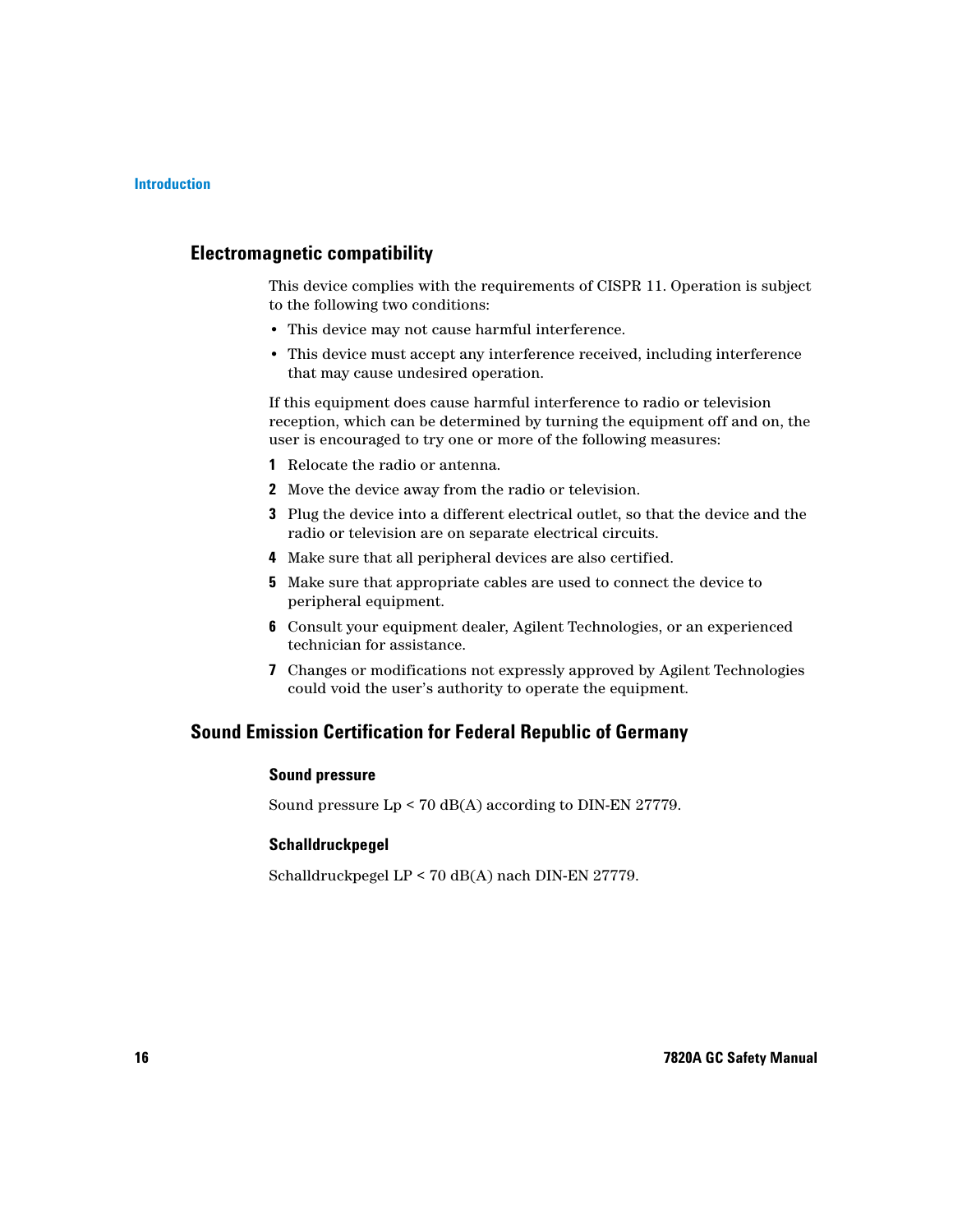## <span id="page-16-0"></span>**Intended Use**

Agilent products must only be used in the manner described in the Agilent product user guides. Any other use may result in damage to the product or personal injury. Agilent is not responsible for any damages caused, in whole or in part, by improper use of the products, unauthorized alterations, adjustments or modifications to the products, failure to comply with procedures in Agilent product user guides, or use of the products in violation of applicable laws, rules or regulations.

## <span id="page-16-1"></span>**Cleaning**

To clean the unit, disconnect the power and wipe down with a damp, lint-free cloth.

## <span id="page-16-2"></span>**Recycling the Product**



For recycling, contact your local Agilent sales office.